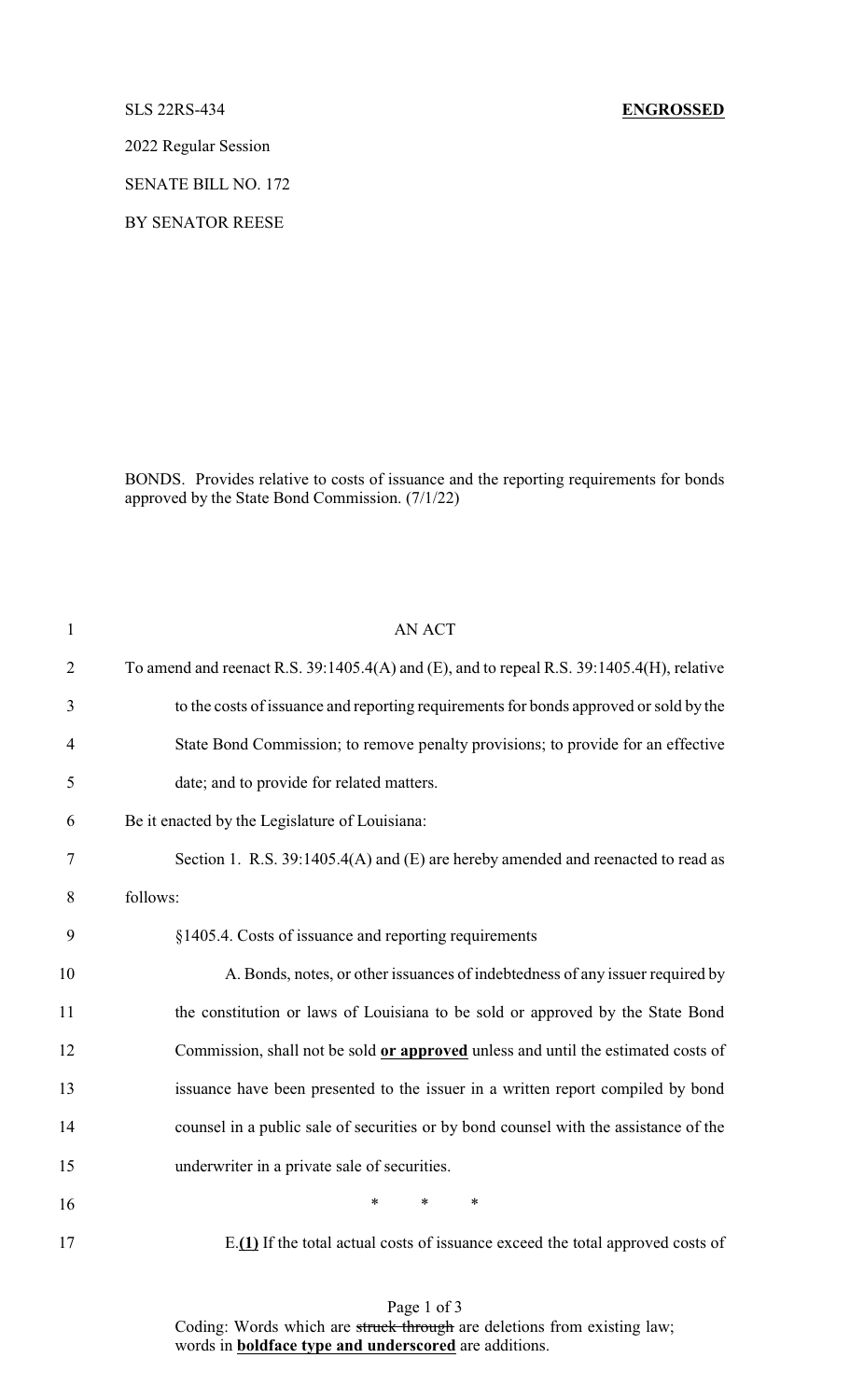| $\mathbf{1}$   | issuance or the actual costs of issuance in any line item exceed the approved costs      |
|----------------|------------------------------------------------------------------------------------------|
| $\overline{2}$ | of issuance by a variance of ten percent or more, the issuer shall obtain supplemental   |
| $\overline{3}$ | approval of provide a written explanation to the State Bond Commission prior to          |
| $\overline{4}$ | paying any individual item in excess of the approved costs of issuance. and may be       |
| 5              | required to appear at a meeting thereof for purposes of further explanation.             |
| 6              | (2) If the issuer is advised of an increase pursuant to Paragraph (1) of                 |
| 7              | this Subsection and the increased costs of issuance can be timely submitted for          |
| 8              | approval, the increased costs of issuance shall be resubmitted to the State Bond         |
| 9              | <b>Commission for approval prior to closing.</b>                                         |
| 10             | $\ast$<br>*<br>$\ast$                                                                    |
| 11             | Section 2. R.S. 39:1405.4(H) is hereby repealed.                                         |
| 12             | Section 3. This Act shall become effective on July 1, 2022; if vetoed by the governor    |
| 13             | and subsequently approved by the legislature, this Act shall become effective on the day |
| 14             | following such approval by the legislature or July 1, 2002, whichever is later.          |

The original instrument was prepared by Martha Hess. The following digest, which does not constitute a part of the legislative instrument, was prepared by Curry J. Lann.

DIGEST SB 172 Engrossed 2022 Regular Session Reese

Present law requires bond issuers whose bonds are required by present law to be sold or approved by the State Bond Commission, to present a written report of the estimated costs of issuance prior to the sale or approval of the bonds.

Proposed law retains present law and applies proposed law to the approval of bonds.

Present law provides that if the total costs of issuance exceed the total approved costs of issuance or the actual costs of issuance in any line item that exceed the approved costs of issuance by 10% or more, the issuer shall obtain supplemental approval of the State Bond Commission prior to paying any item in excess of the approved costs of issuance.

Proposed law changes present law to remove requirement of obtaining supplemental approval if actual cost of issuance exceed the approved cost of issuance, prior to paying any item in excess of the approved cost of issuance. Proposed law provides that if the total cost of issuance or the actual costs of issuance in any line item exceed the approved costs of issuance by 10% or more, the issuer shall provide a written explanation to the State Bond Commission and may be required to appear at a meeting of the State Bond Commission for further explanation.

Proposed law requires increased costs of issuance to be resubmitted to the State Bond Commission for approval prior to closing if the issuer is advised of an increase pursuant to present law and the increased costs of issuance can be timely submitted for approval.

Page 2 of 3 Coding: Words which are struck through are deletions from existing law; words in **boldface type and underscored** are additions.